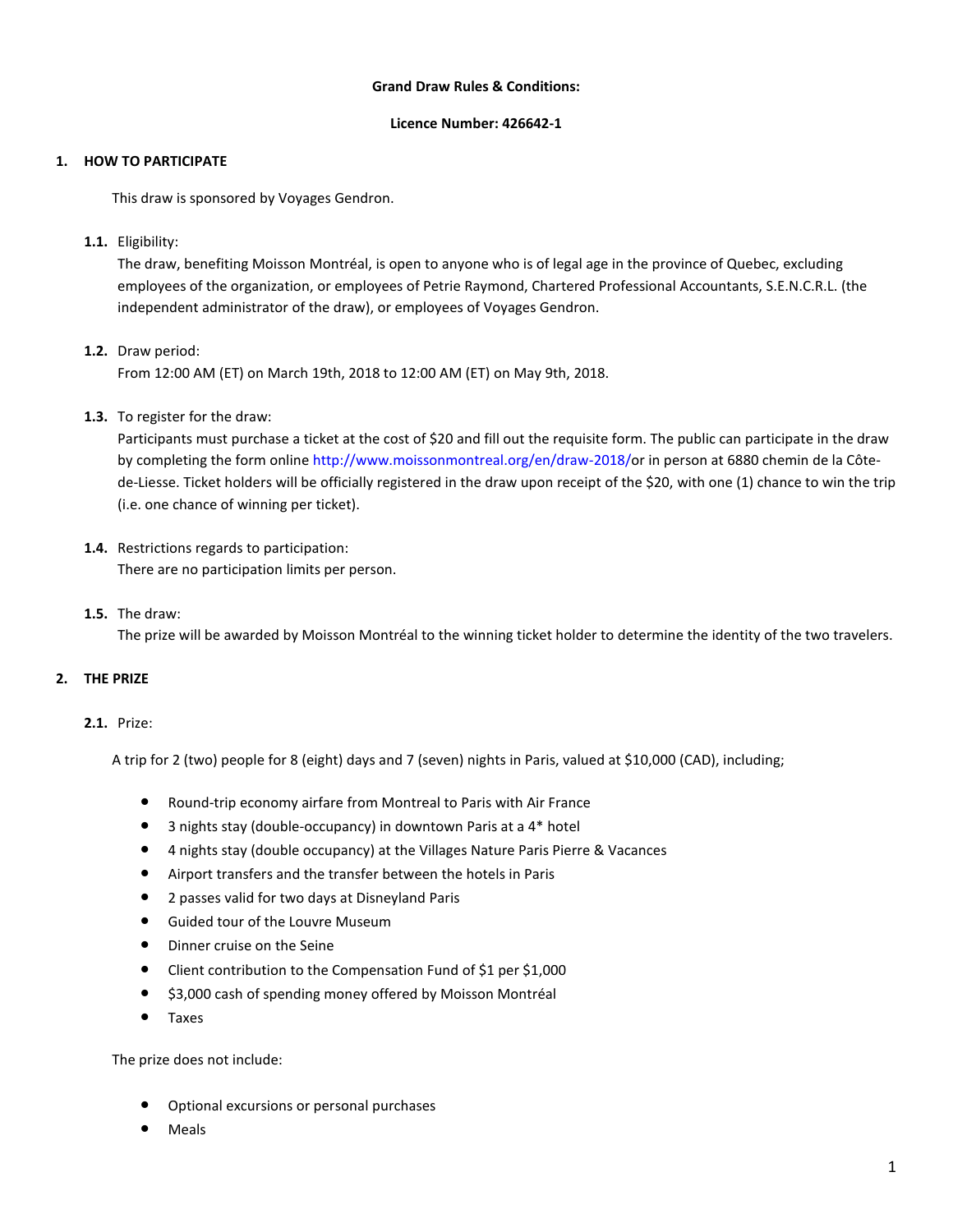● Travel medical and/or cancellation insurance

The winners are required to respect the following conditions:

- Travel dates are subject to the availability of the service providers (including airlines and hotels) at the time of booking. No dates are reserved in advance.
- Blackout dates include French and Canadian Holidays, such as New Year's Day (January 1st), Spring break (variable date), Good Friday, Easter Sunday and Monday (variable dates between March 23rd and April 26th), Labor Day (May 1st), Victory of 1945 (May 8th), Victoria Day (May 22th), Ascension Thursday (40 days after Easter), Pentecost Monday (50 days after Easter) ), Quebec National Holiday (June 24th), Construction Holidays (variable dates), Canada Day (July 1st) National Day (July 14th), the Feast of the Assumption (August 15th), Labor Day (September 4th) ), All Saints Day (November 1st), Thanksgiving Day (October 9th), The Armistice of 1918 / Remembrance Day (November 11th) and Christmas (December 25th-December 26th).
- The reservation must be booked less than 6 weeks before departure.
- The trip must be completed by January 31st, 2019, at latest.
- The hotel accomodations portion at Villages Nature Paris Pierre & Vacances must be a stay within the period Monday 3PM and Friday 10AM.
- Voyages Gendron offers no warranty, express or implied, of a legal nature or otherwise, with respect to the certificates. In accordance with the stated conditions, Voyages Gendron is not responsible in the event that the use of the certificates is impossible.
- It is the travelers' responsibility to ensure that all the necessary travel documents (visa, passport, etc.) are in their possession.
- Any fees or expenses other than those cited above in the prize description will be charged to the winner and/or his or her guest.
- The winner and his/her guest must travel together for departure and return and must have valid passports for the duration of the prize.
- No compensation will be provided if the trip or any portion of the trip is unused by any of the travelers.
- The prize is non-exchangeable, non-refundable, non-transferable and non-redeemable.

The prize and its inclusions will be specified in accordance with the availability of the partners, while respecting the complete value of the aforementioned prize. **The prize cannot be exchanged for money.**

#### **2.2.** Odds of winning:

The odds of being randomly selected as the winner depend on the number of tickets sold. A total of 5,000 tickets are available for sale.

## **2.3.** Prize drawing:

The prize will be awarded by a random drawing conducted by Petrie Raymond, the independent administrator of the draw, to certify the drawing process and ensure compliance. The drawing will take place on May 11th, 2018, at 12:00 PM (ET).

## **2.4.** Notice of selection:

Moisson Montréal will attempt to contact the winner by phone and email (with the contact information provided by the ticket holder at the time of purchase) at least five (5) times within the seven (7) calendar days following the draw. If the selected winner cannot be reached at 11:59 PM, ET, at the end of the seventh calendar day following the draw, they will no longer be considered eligible to claim the prize. To claim the prize, the holder of the winning ticket must sign a waiver form confirming compliance with the rules stated above, acceptance of the prize, and that Moisson Montréal is released of all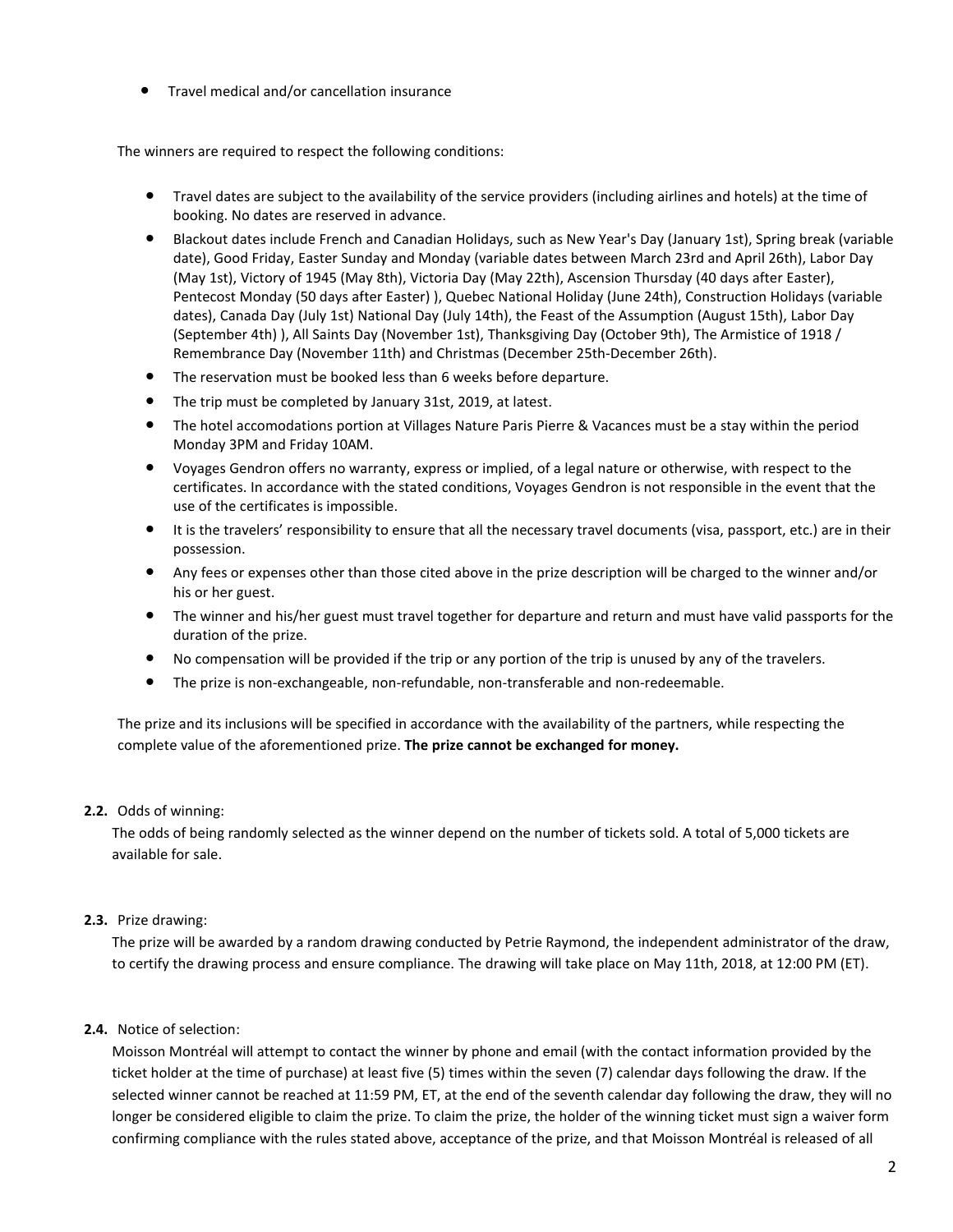responsibilities concerning the draw. No prize substitution or transfer will be allowed. The winner will have seven (7) calendar days from the date of receiving the waiver form to return a signed copy to Moisson Montréal or its representative.

# **3. GENERAL RULES**

- **3.1.** The prize claim is subject to verification by Moisson Montréal and/or its representatives. Any entries in the draw from unauthorized sources, or that are incomplete, illegible, damaged, irregular or fraudulent or that, in one way or another, do not comply with the rules are automatically voided. Moisson Montréal is the sole and definitive source of reference for the validation of the prize claim.
- **3.2.** By participating in this draw, each ticket holder and the selected winner accepts to:
	- a) respect the stated rules and the decisions of Moisson Montréal;

b) release Moisson Montréal, its directors, officers, managers, employees, agents and respective representatives, including Voyages Gendron; from any liability claims or damages including, but not limited to claims or damages of bodily injury or property damage related to the acceptance, misuse of the prize or participation in the draw;

c) allow Moisson Montréal to use their name, city, photograph, video, or other likeness for promotional purposes without other compensation; and

d) the winner must be eligible, as defined in the official draw rules, and agree to sign a waiver form for this purpose.

- **3.3.** Moisson Montréal's decisions concerning this draw are final and binding for all participants.
- **3.4.** By entering the draw, participants acknowledge having read the present rules and agree to abide by them, including the decisions of Moisson Montréal and Petrie Raymond, the independent administrator of the draw. These decisions are final.
- **3.5.** Moisson Montréal is not responsible for lost, stolen, illegible or destroyed ticket purchase receipts.
- **3.6.** In the event of a fraud or any other similar incident that would corrupt the administration, security, impartiality or the normal course of the draw and subject to approval by the *Régie des alcools, des courses et des jeux*; Voyage Gendron and Moisson Montréal reserve the right to cancel, end, or suspend this draw at its sole discretion. In case of cancellation, no refund will be given to the participants.
- **3.7.** The draw is subject to all applicable federal, provincial, and local laws and regulations. The personal information given to enter the draw will be used for the administration of the draw. Moisson Montréal may retain this information and use it at a later date in the promotion of its fundraising campaigns.
- **3.8.** For residents of the province of Quebec, any dispute over the organization or conduct of a promotional draw may be submitted to the *Régie des alcools, des courses et des jeux* for resolution. Any dispute concerning the awarding of a prize may be submitted to the Régie only for the purposes of intervention to attempt a resolution.
- **3.9.** Moisson Montréal is not responsible for any malfunctions of its website during the draw period, including for problems or failures of online computer systems, unreceived emails or ticket purchase receipts due to a technical problem or congestion of the Internet or website or any combination of the aforementioned factors that may affect the participation of a person in this draw.
- **3.10.**Moisson Montréal reserves the right to cancel or suspend the online ticket sale of this draw if a virus, bug, or other cause beyond the reasonable control of Moisson Montréal harms the security or adequate administration of the draw.